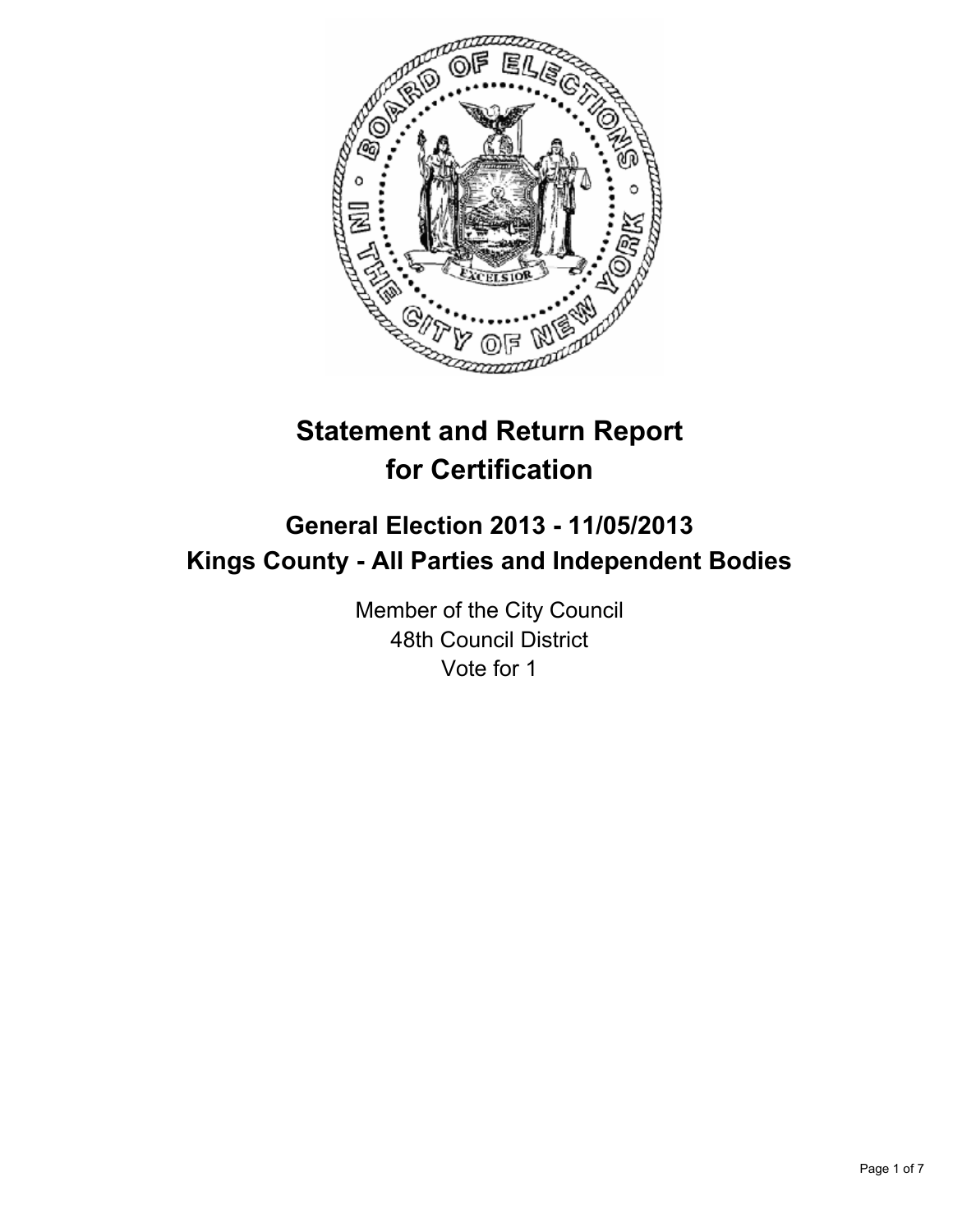

| <b>PUBLIC COUNTER</b>                                    | 7,610          |
|----------------------------------------------------------|----------------|
| <b>EMERGENCY</b>                                         | $\overline{7}$ |
| ABSENTEE/MILITARY                                        | 256            |
| <b>FFDFRAI</b>                                           | $\mathbf{0}$   |
| SPECIAL PRESIDENTIAL                                     | $\Omega$       |
| <b>AFFIDAVIT</b>                                         | 91             |
| <b>Total Ballots</b>                                     | 7,964          |
| Less - Inapplicable Federal/Special Presidential Ballots | 0              |
| <b>Total Applicable Ballots</b>                          | 7,964          |
| CHAIM M. DEUTSCH (DEMOCRATIC)                            | 4,203          |
| DAVID STOROBIN (REPUBLICAN)                              | 2,114          |
| DAVID STOROBIN (CONSERVATIVE)                            | 403            |
| IGOR OBERMAN (WORKING FAMILIES)                          | 301            |
| DAVID STOROBIN (INDEPENDENCE)                            | 95             |
| ALEXANDER LOTOVSKY (FORWARDBROOKLYN)                     | 53             |
| ANTHONY TESTAVERDE (WRITE-IN)                            | $\overline{2}$ |
| DAVID DAVIDSON (WRITE-IN)                                | $\mathbf{1}$   |
| <b>GREGORY DAVIDZON (WRITE-IN)</b>                       | 276            |
| J. DAVIDSON (WRITE-IN)                                   | $\mathbf{1}$   |
| KARL KRUGER (WRITE-IN)                                   | $\overline{2}$ |
| KIRK SUNDAY (WRITE-IN)                                   | 1              |
| NATRAJ BHUSHAN (WRITE-IN)                                | $\mathbf{1}$   |
| THERESA SCAVO (WRITE-IN)                                 | $\mathbf{1}$   |
| UNATTRIBUTABLE WRITE-IN (WRITE-IN)                       | 38             |
| <b>VLAD TEPES (WRITE-IN)</b>                             | 1              |
| <b>Total Votes</b>                                       | 7,493          |
| Unrecorded                                               | 471            |
| <b>Assembly District 42</b>                              |                |
|                                                          |                |

| PUBLIC COUNTER                                           | 526 |
|----------------------------------------------------------|-----|
| <b>EMERGENCY</b>                                         | 1   |
| ABSENTEE/MILITARY                                        | 33  |
| FEDERAL                                                  | 0   |
| SPECIAL PRESIDENTIAL                                     | 0   |
| <b>AFFIDAVIT</b>                                         | 7   |
| <b>Total Ballots</b>                                     | 567 |
| Less - Inapplicable Federal/Special Presidential Ballots | 0   |
| <b>Total Applicable Ballots</b>                          | 567 |
| CHAIM M. DEUTSCH (DEMOCRATIC)                            | 420 |
| DAVID STOROBIN (REPUBLICAN)                              | 95  |
| DAVID STOROBIN (CONSERVATIVE)                            | 15  |
| <b>IGOR OBERMAN (WORKING FAMILIES)</b>                   | 8   |
| DAVID STOROBIN (INDEPENDENCE)                            | 5   |
| ALEXANDER LOTOVSKY (FORWARDBROOKLYN)                     | 2   |
| <b>GREGORY DAVIDZON (WRITE-IN)</b>                       | 13  |
| <b>Total Votes</b>                                       | 558 |
| Unrecorded                                               | 9   |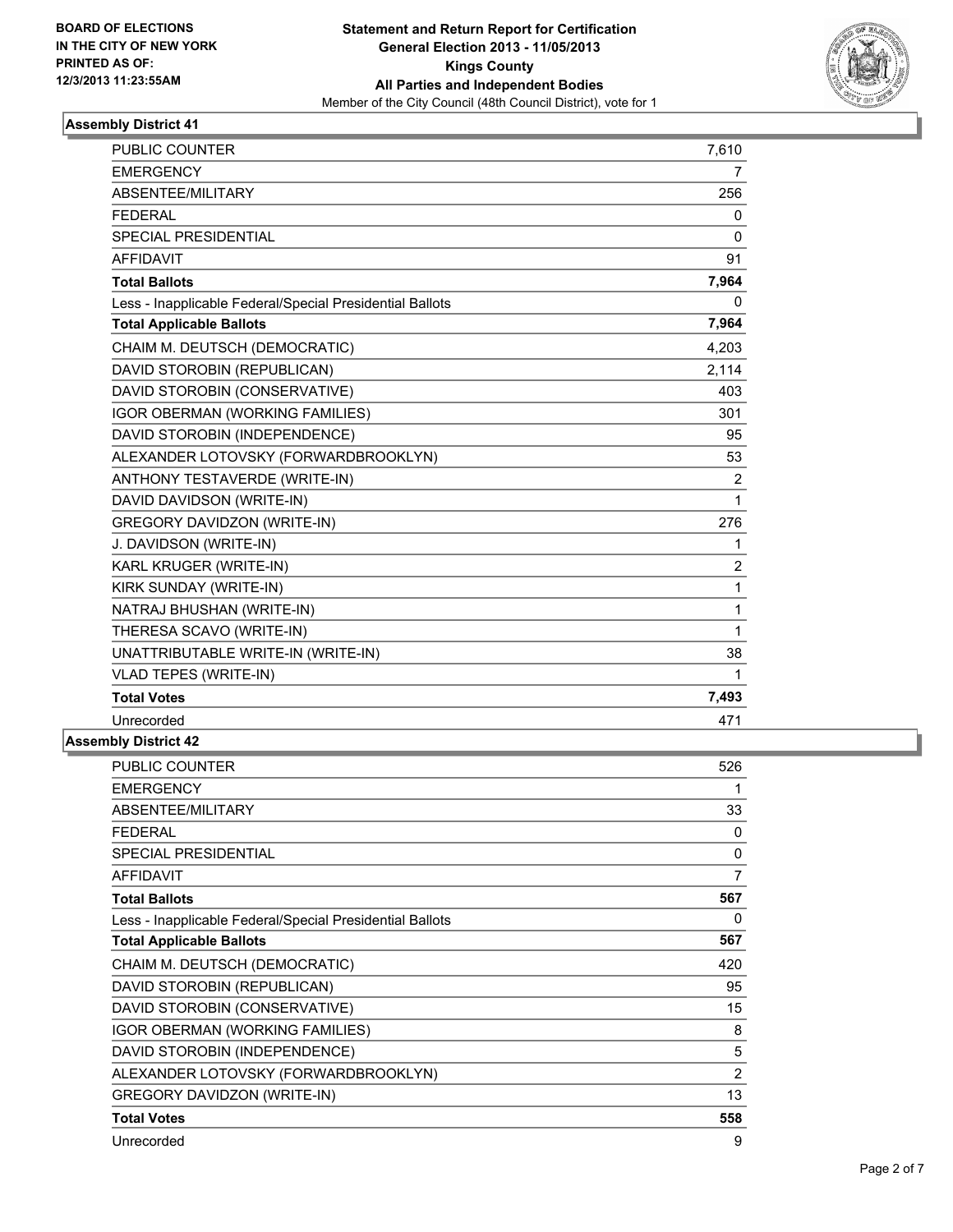

| PUBLIC COUNTER                                           | 8,917        |
|----------------------------------------------------------|--------------|
| <b>EMERGENCY</b>                                         | 1            |
| ABSENTEE/MILITARY                                        | 355          |
| FEDERAL                                                  | 0            |
| SPECIAL PRESIDENTIAL                                     | 0            |
| <b>AFFIDAVIT</b>                                         | 114          |
| <b>Total Ballots</b>                                     | 9,387        |
| Less - Inapplicable Federal/Special Presidential Ballots | 0            |
| <b>Total Applicable Ballots</b>                          | 9,387        |
| CHAIM M. DEUTSCH (DEMOCRATIC)                            | 4,339        |
| DAVID STOROBIN (REPUBLICAN)                              | 2,814        |
| DAVID STOROBIN (CONSERVATIVE)                            | 415          |
| <b>IGOR OBERMAN (WORKING FAMILIES)</b>                   | 319          |
| DAVID STOROBIN (INDEPENDENCE)                            | 135          |
| ALEXANDER LOTOVSKY (FORWARDBROOKLYN)                     | 71           |
| ALLAN FEINBLUM (WRITE-IN)                                | 1            |
| ARI KAGAN (WRITE-IN)                                     | 1            |
| DANIEL SQUADRON (WRITE-IN)                               | $\mathbf{1}$ |
| DAVID DAVIDSON (WRITE-IN)                                | 2            |
| DAVID DAVIDZON (WRITE-IN)                                | 1            |
| GR. DAVIDON (WRITE-IN)                                   | 1            |
| <b>GREGORY DAVIDZON (WRITE-IN)</b>                       | 702          |
| JANE AUSTON (WRITE-IN)                                   | 1            |
| JANNY DAVIDSON (WRITE-IN)                                | 1            |
| JANNY DAVIDZON (WRITE-IN)                                | 1            |
| MARK GREEN (WRITE-IN)                                    | 1            |
| MIKHAIL PERELMAN (WRITE-IN)                              | 1            |
| THERESA SCAVO (WRITE-IN)                                 | 3            |
| THERESA SOANO (WRITE-IN)                                 | 1            |
| TPRODY DEBUGGUH (WRITE-IN)                               | 1            |
| UNATTRIBUTABLE WRITE-IN (WRITE-IN)                       | 101          |
| <b>Total Votes</b>                                       | 8,913        |
| Unrecorded                                               | 474          |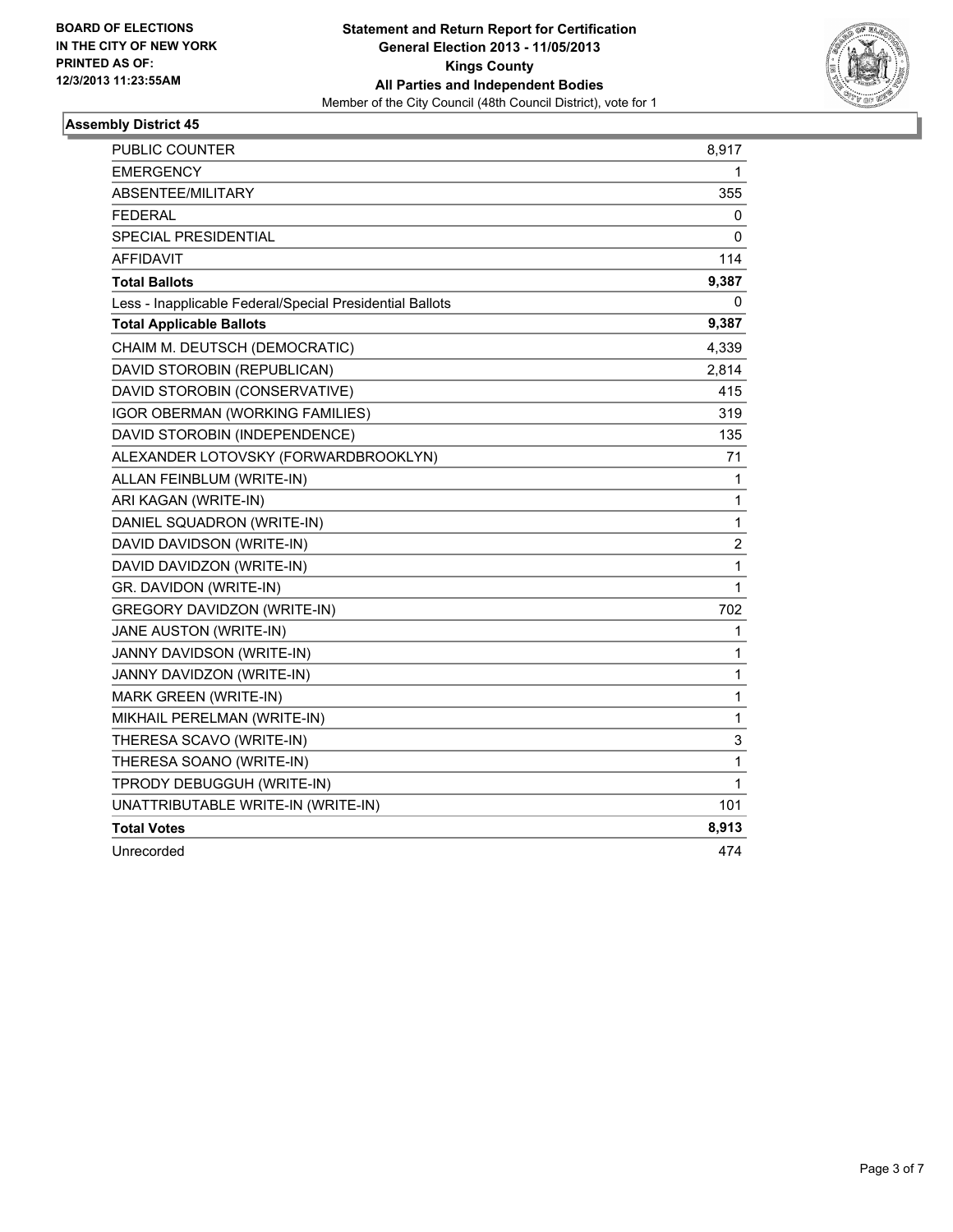

| <b>PUBLIC COUNTER</b>                                    | 3,159          |
|----------------------------------------------------------|----------------|
| <b>EMERGENCY</b>                                         | 0              |
| ABSENTEE/MILITARY                                        | 169            |
| <b>FEDERAL</b>                                           | 0              |
| <b>SPECIAL PRESIDENTIAL</b>                              | $\Omega$       |
| <b>AFFIDAVIT</b>                                         | 41             |
| <b>Total Ballots</b>                                     | 3,369          |
| Less - Inapplicable Federal/Special Presidential Ballots | 0              |
| <b>Total Applicable Ballots</b>                          | 3,369          |
| CHAIM M. DEUTSCH (DEMOCRATIC)                            | 972            |
| DAVID STOROBIN (REPUBLICAN)                              | 1,244          |
| DAVID STOROBIN (CONSERVATIVE)                            | 124            |
| IGOR OBERMAN (WORKING FAMILIES)                          | 272            |
| DAVID STOROBIN (INDEPENDENCE)                            | 54             |
| ALEXANDER LOTOVSKY (FORWARDBROOKLYN)                     | 20             |
| ANTHONY TESTAVERDE (WRITE-IN)                            | 1              |
| DAVID DAVIDZON (WRITE-IN)                                | $\overline{2}$ |
| GREGORY DAVIDZON (WRITE-IN)                              | 422            |
| UNATTRIBUTABLE WRITE-IN (WRITE-IN)                       | 74             |
| ZPEZOPU DAVIGEOH (WRITE-IN)                              | 1              |
| <b>Total Votes</b>                                       | 3,186          |
| Unrecorded                                               | 183            |

| PUBLIC COUNTER                                           | 312          |
|----------------------------------------------------------|--------------|
| <b>EMERGENCY</b>                                         | 0            |
| ABSENTEE/MILITARY                                        | 28           |
| <b>FFDFRAL</b>                                           | 0            |
| <b>SPECIAL PRESIDENTIAL</b>                              | $\mathbf{0}$ |
| <b>AFFIDAVIT</b>                                         | 4            |
| <b>Total Ballots</b>                                     | 344          |
| Less - Inapplicable Federal/Special Presidential Ballots | 0            |
| <b>Total Applicable Ballots</b>                          | 344          |
| CHAIM M. DEUTSCH (DEMOCRATIC)                            | 217          |
| DAVID STOROBIN (REPUBLICAN)                              | 68           |
| DAVID STOROBIN (CONSERVATIVE)                            | 17           |
| IGOR OBERMAN (WORKING FAMILIES)                          | 13           |
| DAVID STOROBIN (INDEPENDENCE)                            | 4            |
| ALEXANDER LOTOVSKY (FORWARDBROOKLYN)                     | 1            |
| <b>GREGORY DAVIDZON (WRITE-IN)</b>                       | 11           |
| UNATTRIBUTABLE WRITE-IN (WRITE-IN)                       | 1            |
| <b>Total Votes</b>                                       | 332          |
| Unrecorded                                               | 12           |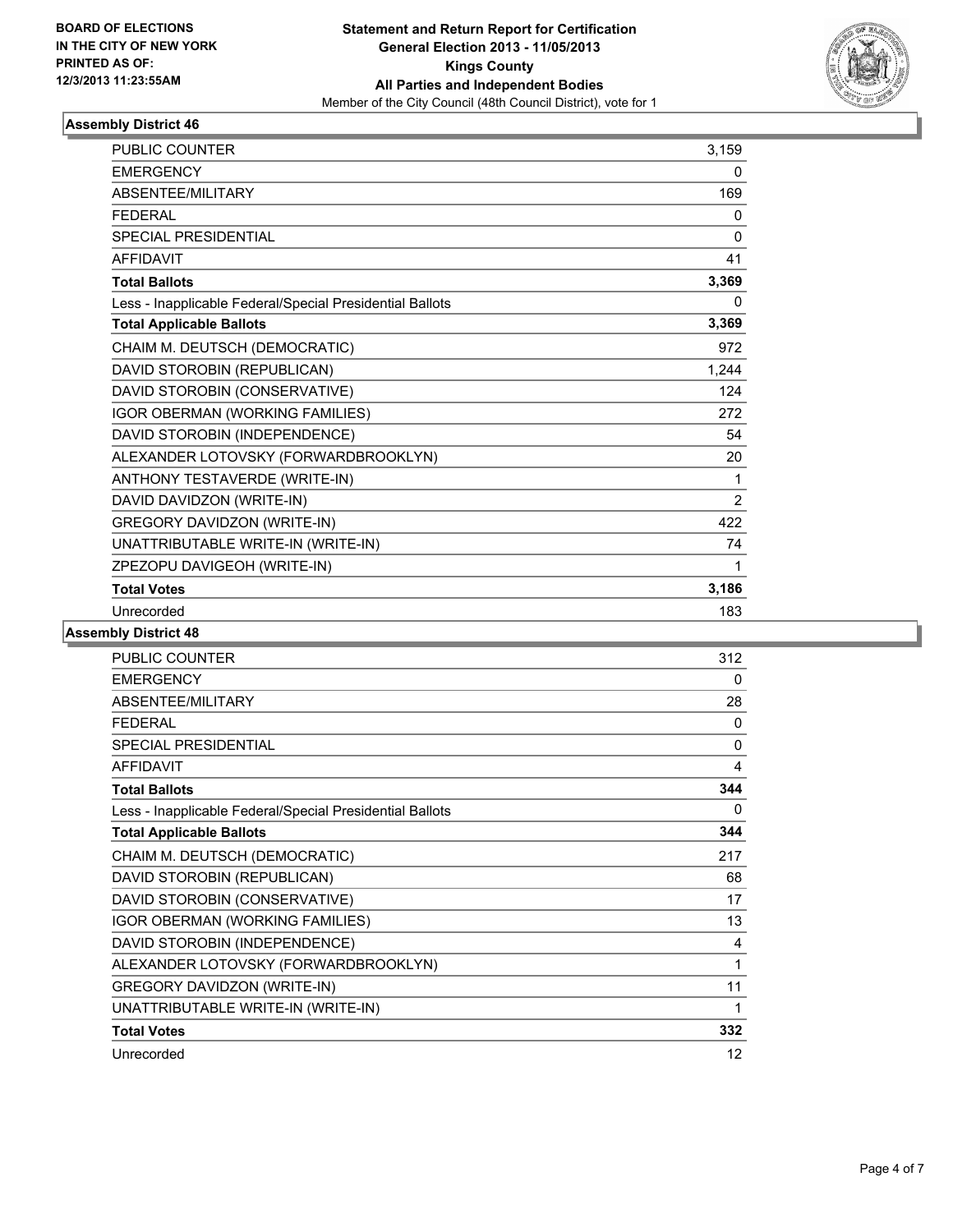

| PUBLIC COUNTER                                           | 3              |
|----------------------------------------------------------|----------------|
| <b>EMERGENCY</b>                                         | 0              |
| <b>ABSENTEE/MILITARY</b>                                 | 26             |
| <b>FEDERAL</b>                                           | 0              |
| <b>SPECIAL PRESIDENTIAL</b>                              | 0              |
| AFFIDAVIT                                                | 0              |
| <b>Total Ballots</b>                                     | 29             |
| Less - Inapplicable Federal/Special Presidential Ballots | $\Omega$       |
| <b>Total Applicable Ballots</b>                          | 29             |
| CHAIM M. DEUTSCH (DEMOCRATIC)                            | 18             |
| DAVID STOROBIN (REPUBLICAN)                              | 3              |
| DAVID STOROBIN (CONSERVATIVE)                            | $\overline{2}$ |
| <b>IGOR OBERMAN (WORKING FAMILIES)</b>                   | $\mathbf{0}$   |
| DAVID STOROBIN (INDEPENDENCE)                            | 1              |
| ALEXANDER LOTOVSKY (FORWARDBROOKLYN)                     | 0              |
| ANTHONY TESTAVERDE (WRITE-IN)                            | 2              |
| <b>Total Votes</b>                                       | 26             |
| Unrecorded                                               | 3              |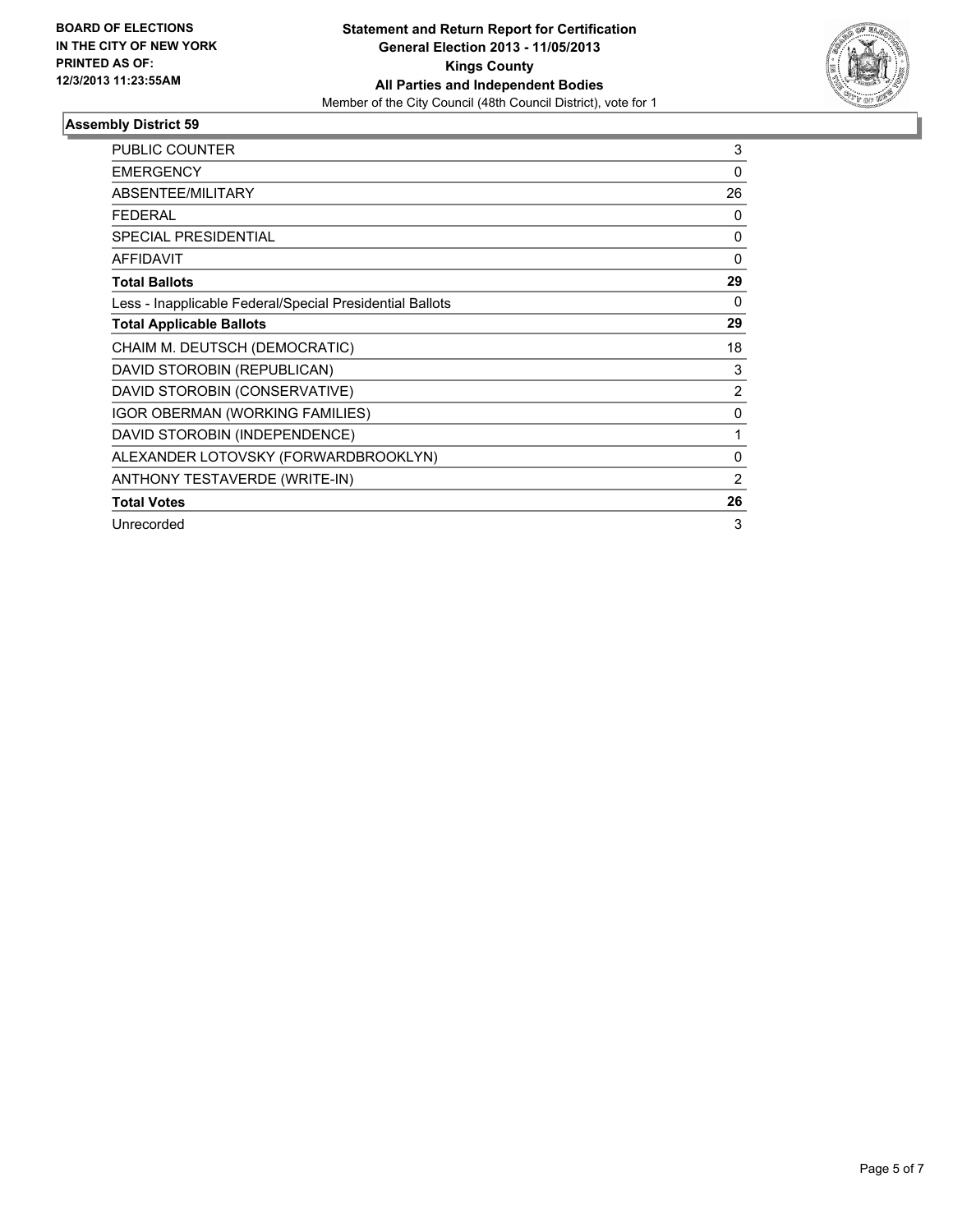

#### **Total for Member of the City Council (48th Council District) - Kings County**

| PUBLIC COUNTER                                           | 20,527       |
|----------------------------------------------------------|--------------|
| <b>EMERGENCY</b>                                         | 9            |
| <b>ABSENTEE/MILITARY</b>                                 | 867          |
| <b>FEDERAL</b>                                           | 0            |
| SPECIAL PRESIDENTIAL                                     | 0            |
| <b>AFFIDAVIT</b>                                         | 257          |
| <b>Total Ballots</b>                                     | 21,660       |
| Less - Inapplicable Federal/Special Presidential Ballots | 0            |
| <b>Total Applicable Ballots</b>                          | 21,660       |
| CHAIM M. DEUTSCH (DEMOCRATIC)                            | 10,169       |
| DAVID STOROBIN (REPUBLICAN)                              | 6,338        |
| DAVID STOROBIN (CONSERVATIVE)                            | 976          |
| IGOR OBERMAN (WORKING FAMILIES)                          | 913          |
| DAVID STOROBIN (INDEPENDENCE)                            | 294          |
| ALEXANDER LOTOVSKY (FORWARDBROOKLYN)                     | 147          |
| ALLAN FEINBLUM (WRITE-IN)                                | 1            |
| ANTHONY TESTAVERDE (WRITE-IN)                            | 5            |
| ARI KAGAN (WRITE-IN)                                     | 1            |
| DANIEL SQUADRON (WRITE-IN)                               | 1            |
| DAVID DAVIDSON (WRITE-IN)                                | 3            |
| DAVID DAVIDZON (WRITE-IN)                                | 3            |
| GR. DAVIDON (WRITE-IN)                                   | 1            |
| GREGORY DAVIDZON (WRITE-IN)                              | 1,424        |
| J. DAVIDSON (WRITE-IN)                                   | 1            |
| JANE AUSTON (WRITE-IN)                                   | 1            |
| JANNY DAVIDSON (WRITE-IN)                                | 1            |
| JANNY DAVIDZON (WRITE-IN)                                | 1            |
| KARL KRUGER (WRITE-IN)                                   | 2            |
| KIRK SUNDAY (WRITE-IN)                                   | 1            |
| <b>MARK GREEN (WRITE-IN)</b>                             | 1            |
| MIKHAIL PERELMAN (WRITE-IN)                              | $\mathbf{1}$ |
| NATRAJ BHUSHAN (WRITE-IN)                                | 1            |
| THERESA SCAVO (WRITE-IN)                                 | 4            |
| THERESA SOANO (WRITE-IN)                                 | 1            |
| TPRODY DEBUGGUH (WRITE-IN)                               | 1            |
| UNATTRIBUTABLE WRITE-IN (WRITE-IN)                       | 214          |
| VLAD TEPES (WRITE-IN)                                    | 1            |
| ZPEZOPU DAVIGEOH (WRITE-IN)                              | 1            |
| <b>Total Votes</b>                                       | 20,508       |
| Unrecorded                                               | 1,152        |